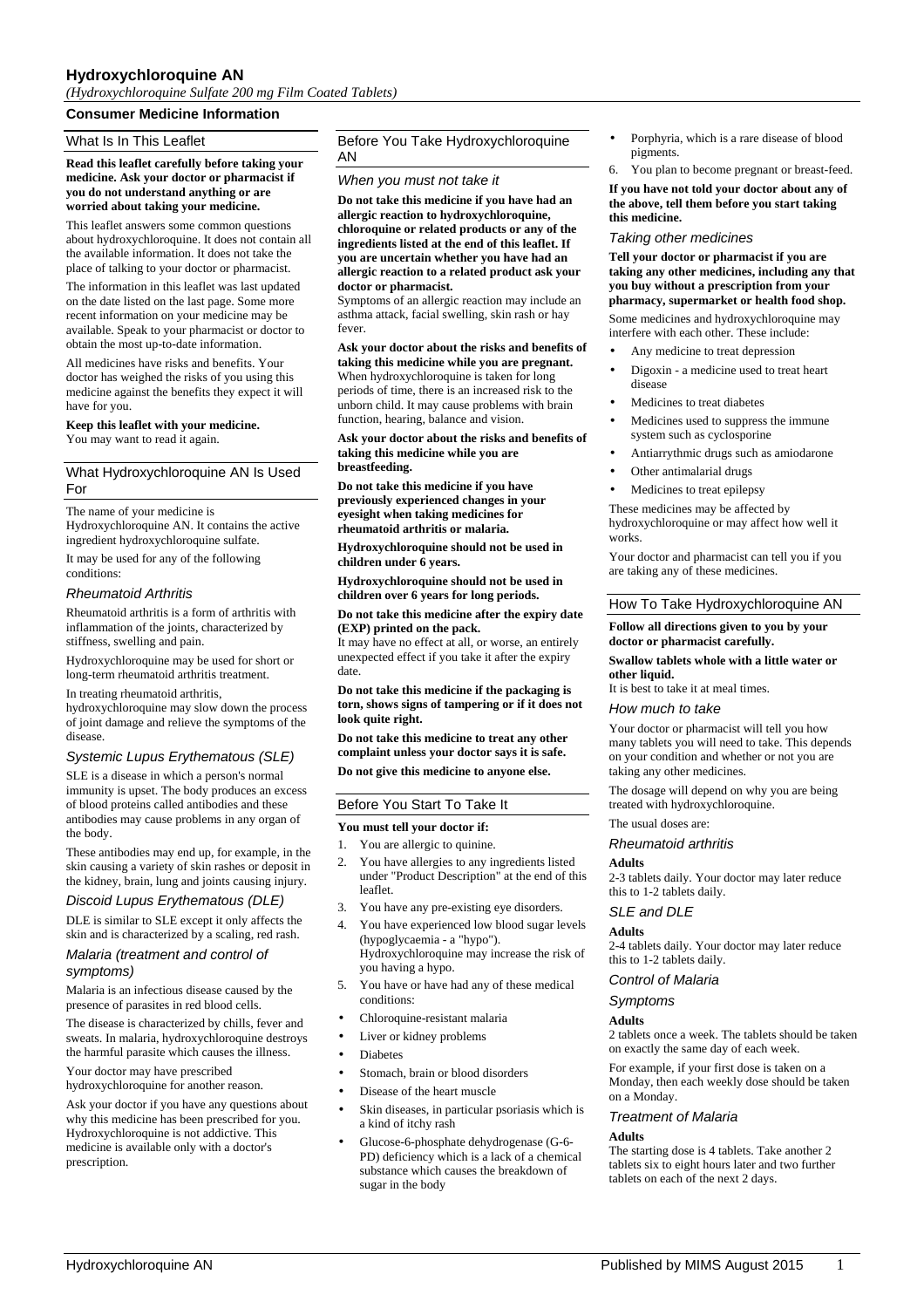**Always follow the instructions given to you by your doctor. Dosages for children are calculated according to the child's body weight.**

Your doctor will work out the correct dose for you.

#### **Hydroxychloroquine should not be used in children for long periods.**

Your doctor may ask you to take a different dose. You should follow the instructions on the label.

**If you are unsure what dose to take ask your pharmacist or doctor.**

## *How long to take it for*

**Continue taking your medicine for as long as your doctor tells you. Make sure you have enough to last over weekends and holidays.**

### *If you forget to take it*

If you are being given hydroxychloroquine for rheumatoid arthritis or SLE or DLE, do not take a double dose to make up for the dose missed. Just continue with the appropriate dose on the next day.

If you are being given hydroxychloroquine for suppression or treatment of malaria, you should take your tablets as soon as you remember, and go back to taking it as you would normally.

If you have trouble remembering when to take your medicine, ask your pharmacist for some hints.

### *If you take too much (overdose)*

**Immediately telephone your doctor or the Poisons Information Centre (Tel: 13 11 26 for Australia) for advice, or go to the Accident and Emergency Department at the nearest hospital, if you think that you or anyone else may have taken too much**

**hydroxychloroquine. Do this even if there are no signs of discomfort or poisoning.** You may need urgent medical attention.

If you take too much hydroxychloroquine, you may experience headaches, drowsiness, visual disturbances or fits. These symptoms may occur within 30 minutes of overdose.

### While You Are Taking Hydroxychloroquine AN

**If you are about to start taking any new medicines, tell your doctor and pharmacist that you are taking hydroxychloroquine.**

**Tell all doctors, dentists and pharmacists who are treating you that you are taking hydroxychloroquine.**

**Tell your doctor if you experience any of the following symptoms including; weakness, trembling or shaking, sweating, lightheadedness, headache, dizziness, lack of concentration, tearfulness or crying, irritability, hunger and numbness around the lips and fingers.**

These symptoms may be associated with hypoglycaemia. If you experience any of the symptoms of hypoglycaemia, you need to raise your blood glucose urgently. You can do this by taking one of the following:

- 5-7 jelly beans
- 3 teaspoons of sugar or honey
- 1/2 can of ordinary (non-diet) soft drink
- 2-3 concentrated glucose tablets

unless you are within 10 to 15 minutes of your next meal or snack, follow up with extra carbohydrates e.g. plain biscuits, fruit or milk - when over the initial symptoms. Taking this extra carbohydrate will prevent a second drop in your blood glucose level.

Make sure you, your friends, family and work colleagues can recognize the symptoms of hypoglycaemia and know how to treat them. Your doctor will need to perform the following tests during treatment with hydroxychloroquine: **Eye Tests**

Your doctor will need to perform some eye tests every few months to check that your eyesight is not changing.

In extremely rare cases, hydroxychloroquine has been associated with blindness. This can be avoided by having regular eye tests.

It is recommended you wear sunglasses when out in the sun.

### **Blood Tests**

Your doctor will need to perform occasional blood tests to check for any blood reactions.

Your doctor may monitor your blood sugar levels if you have experienced hypoglycaemia while taking Hydroxychloroquine.

*Driving/Operating Machinery*

#### **Be careful driving or operating machinery until you know how Hydroxychloroquine affects you.**

Hydroxychloroquine may cause problems with the eyesight of some people. Make sure you know how you react to Hydroxychloroquine before you drive a car, operate machinery, or do anything else that could be dangerous with blurred vision.

*Things you must do*

**Tell any other doctors, dentists, and pharmacists who are treating you that you are taking Hydroxychloroquine.**

**Tell your doctor immediately if you become pregnant.**

**If you are about to have any blood tests, tell your doctor that you are taking this medicine.**

**Go to your doctor regularly for a check-up.** Your doctor may occasionally do tests to make sure the medicine is working and to prevent side effects.

*Things you must not do*

**Do not give this medicine to anyone else, even if their symptoms seem similar to yours.**

**Do not take your medicine to treat any other complaints unless your doctor or pharmacist tells you to.**

**Do not stop taking your medicine, or change the dosage, without checking with your doctor.**

*Things to be careful of*

#### **Be careful while driving or operating machinery until you know how hydroxychloroquine affects you.**

Hydroxychloroquine may cause problems with the eyesight of some people. Make sure you know how you react to hydroxychloroquine before you drive a car, operate machinery, or do anything else that could be dangerous with blurred vision.

## Side Effects of Hydroxychloroquine AN

All medicines may have some unwanted side effects. Sometimes they are serious, but most of the time, they are not. Your doctor has weighed the risks of using this medicine against the benefits they expect it will have for you.

#### **Tell your doctor or pharmacist as soon as possible if you do not feel well while you are taking hydroxychloroquine.**

Hydroxychloroquine helps most people with rheumatoid arthritis, SLE, DLE, treatment of malaria and the control of malaria symptoms, but it may have unwanted side effects in a few people.

You may need medical treatment if you get some of the side effects.

### **Ask your doctor or pharmacist to answer any questions you may have.**

Following is a list of possible side effects. Do not be alarmed by this list. You may not experience any of them.

## **Tell your doctor or pharmacist if you notice any of the following and they worry you:**

# **Less serious side effects**

Stomach problems such as:

- Nausea
- Vomiting
- Diarrhoea
- Abdominal cramps

Other problems such as:

- Loss of appetite
- Muscle weakness
- **Dizziness**
- Ringing in the ears
- **Headache**
- Nervousness
- Skin rash and itching
- Hair loss

If you already have psoriasis, you are more likely to experience skin reactions than other people when taking hydroxychloroquine.

### **More serious side effects**

#### **Tell your doctor if you notice any of the following:**

- Visual disturbances
- Any hearing loss
- Suicidal behaviour
- Frequent fevers, severe chills, bruising, sore throat or mouth ulcers (these may be signs of blood reactions)
- More severe symptoms of hypoglycaemia, including:
	- disorientation
	- seizures, fits or convulsions
	- loss of consciousness

These are serious side effects. You may need medical attention.

Serious side effects are rare. Other side effects not listed above may occur in some patients.

**Tell your doctor or pharmacist if you notice anything that is making you feel unwell.** Some people may get other side effects while taking hydroxychloroquine.